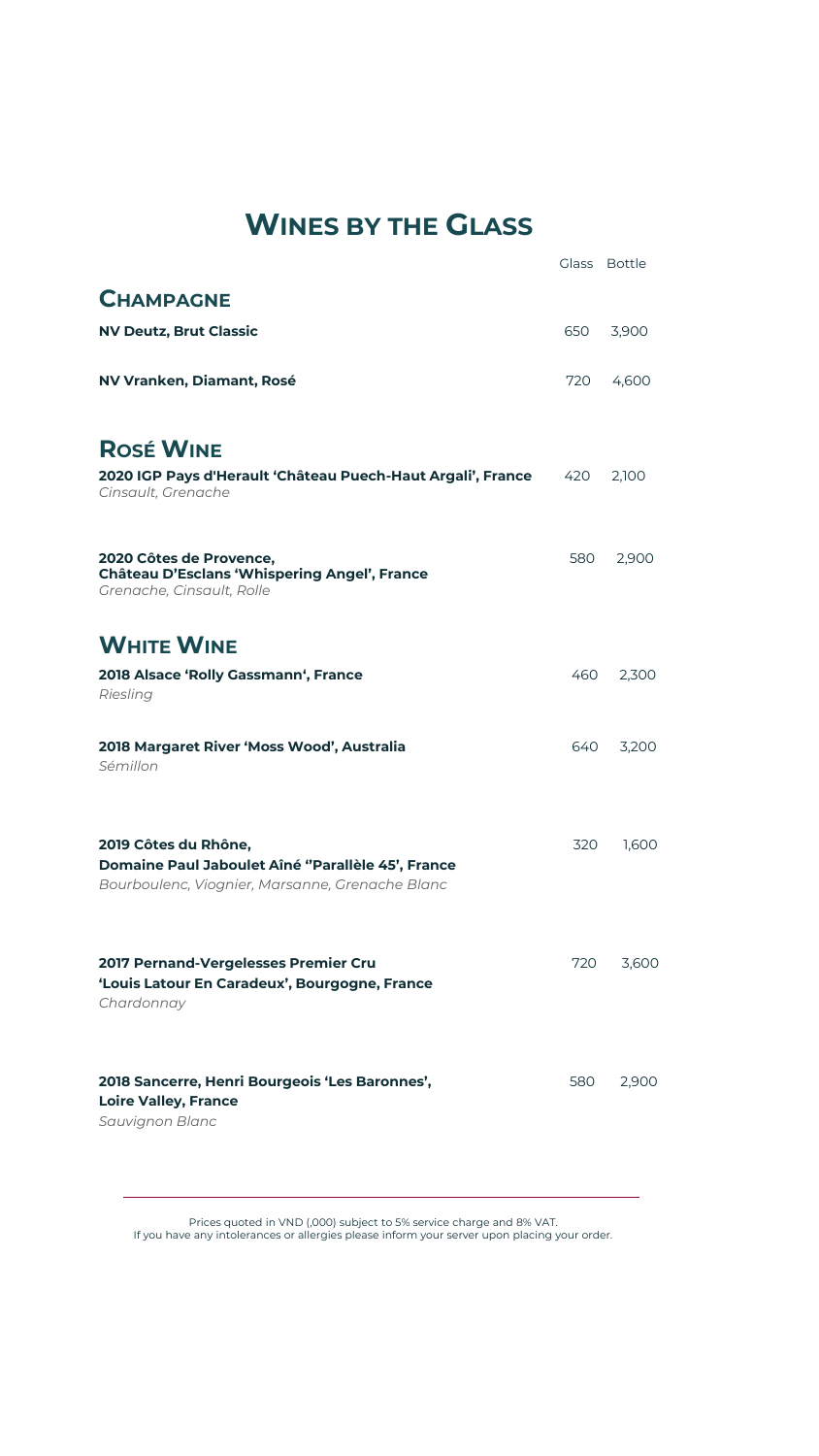## **WINES BY THE GLASS**

| <b>RED WINE</b>                                                                                                              | <b>Glass</b> | <b>Bottle</b> |
|------------------------------------------------------------------------------------------------------------------------------|--------------|---------------|
| 2016 Tuscany 'Marchesi Frescobaldi, Tenuta Perano', Italy<br>Chianti Classico Riserva DOCG                                   | 540          | 2,700         |
| 2018 Cru Bourgeois 'Château La Fortune', Margaux, France<br>Cabernet Sauvignon, Cabernet Franc, Malbec, Merlot, Petit Verdot | 760          | 3,800         |
| 2019 'Dominio del Plata'<br>Susana Balbo Signature, Mendoza, Argentina<br>Malbec                                             | 480          | 2,400         |
| 2020 Rhône Valley<br><b>Crozes-Hermitage 'Maison Les Alexandrins', France</b><br>Syrah                                       | 460          | 2,300         |
| 2019 Burgundy, Joseph Drouin 'Laforét', France<br>Pinot Noir                                                                 | 430          | 2,100         |
| <b>SWEET WINE</b>                                                                                                            |              |               |
| 2017 Château de Montgueret<br>Chenin Blanc, Petit St. Louis, Côteaux du Layon, France                                        | 400          | 2,000         |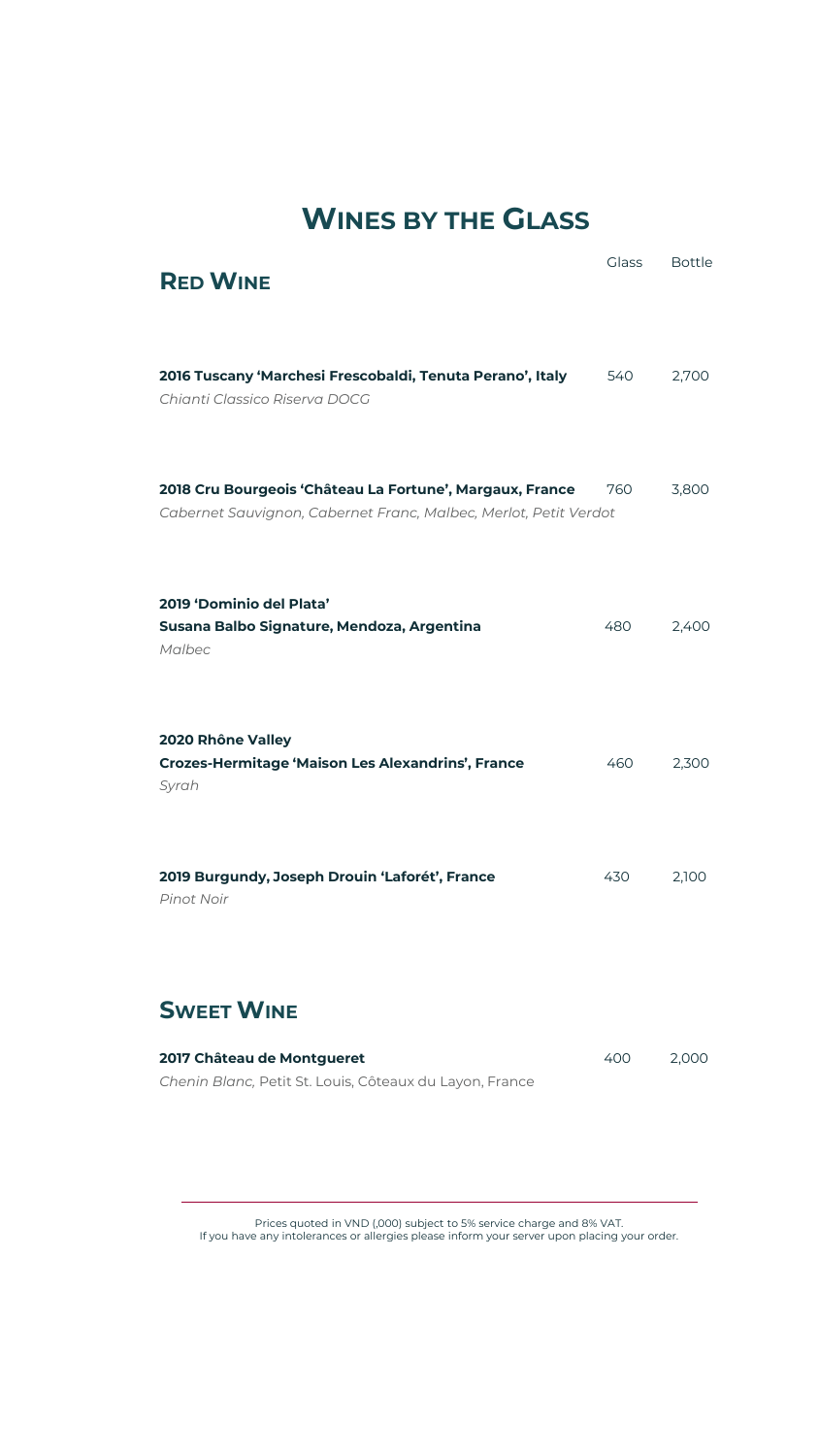### **METROPOLE SIGNATURE COCKTAILS**

| <b>Charlie Chaplin Cocktail</b>                                             | 260. |
|-----------------------------------------------------------------------------|------|
| An homage to Charlie Chaplin and Paulette Goddard that famously honeymooned |      |
| at the Metropole in 1936.                                                   |      |
| Tanaueray Gin, Giffard Apricot Brandy Liaueur, Lime Juice                   |      |

#### **La Terrasse's Special**

| <b>Lillet Tonic</b>                                                           | 290 |
|-------------------------------------------------------------------------------|-----|
| Lillet Blanc, Lillet Rose, St. Germain, London Essence Grapfruit and Rosemary |     |
| Premium Tonic, Fresh Mint and Citrus                                          |     |
|                                                                               |     |
| <b>Berry Spritz</b>                                                           | 390 |
| Mancino Rosso, Blueberry, Strawberry, Perrier, Champagne Deutz                |     |
|                                                                               |     |
| <b>Exotic Punch</b>                                                           | 330 |
| Mount Gay Barrel Aged Rum, Lemongrass, English Breakfast Tea,                 |     |
| Pineapple, Strawberry                                                         |     |
|                                                                               |     |
| <b>Afternoon Awake</b>                                                        | 290 |
| Monkey Shoulder Blended Whisky, Espresso, Lime, Honey, Tonic Water            |     |

#### **Le Beaulieu's French Classic**

| 540 |
|-----|
| 630 |
| 300 |
| 300 |
| 330 |
|     |

Prices quoted in VND (,000) subject to 5% service charge and 8% VAT.

If you have any intolerances or allergies please inform your server upon placing your order.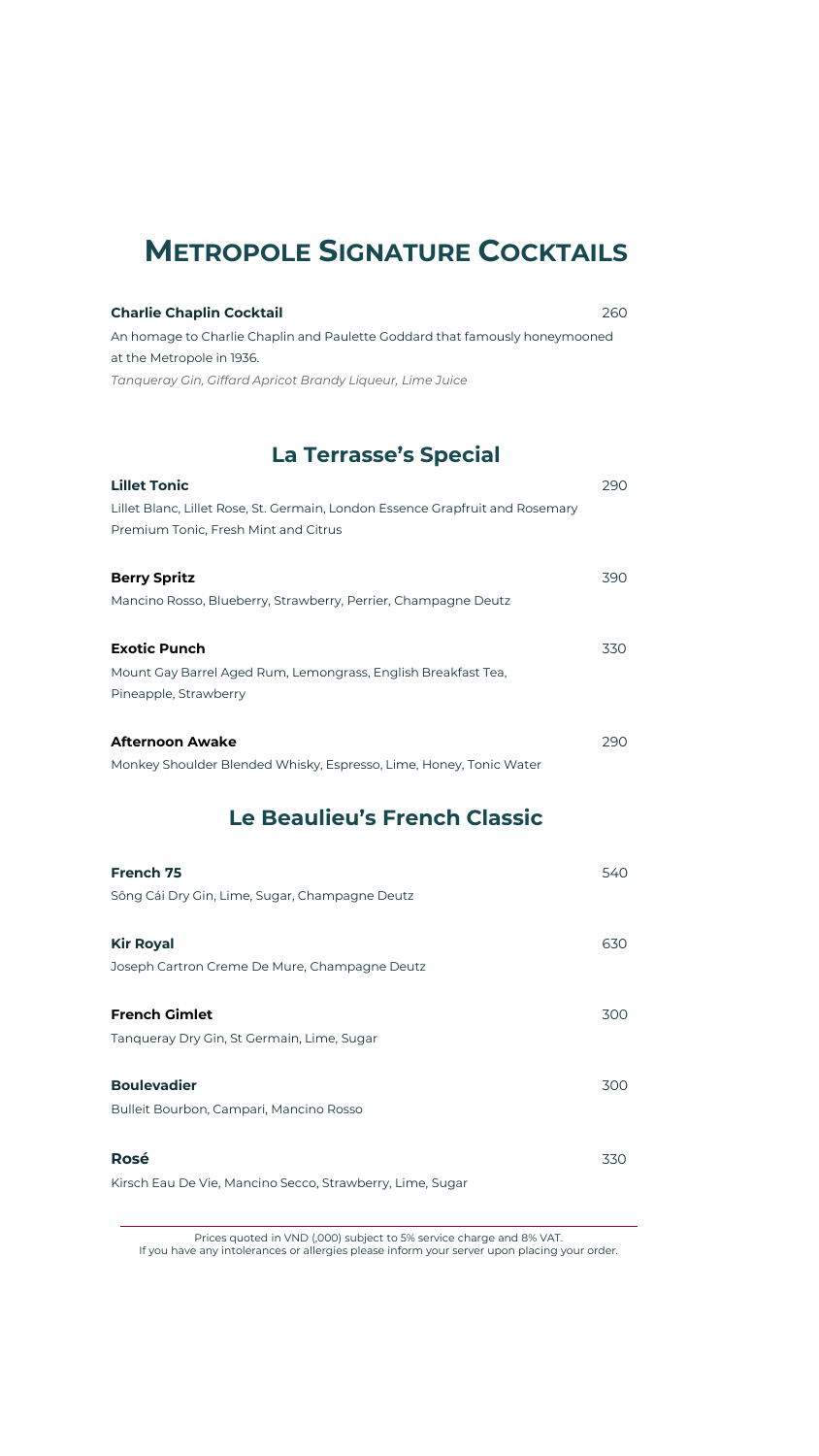### **BEERS**

| <b>VIETNAM</b>         |     |
|------------------------|-----|
| Hanoi                  | 150 |
| <b>FRANCE</b>          |     |
| Kronenbourg 1664 Blanc | 160 |
| <b>BELGIUM</b>         |     |
| Leffe Brune            | 280 |
| <b>MEXICO</b>          |     |
| Corona                 | 220 |

## **APERITIFS AND BITTERS**

| <b>FRANCE</b>        |     |
|----------------------|-----|
| Ricard               | 180 |
| Lillet   Blanc, Rosé | 200 |
| Absinthe Absente     | 300 |
| <b>ITALY</b>         |     |
| Martini Extra Dry    | 190 |
| Luxardo Spritz       | 200 |
| Campari              | 200 |
|                      |     |

### **GIN**

|                            | <b>Glass</b> | <b>Bottle</b> |
|----------------------------|--------------|---------------|
| <b>ENGLAND</b>             |              |               |
| Tanqueray 10               | 280          | 5,400         |
| Berkeley Square London Dry | 550          | 7,600         |
| Bombay Sapphire            | 200          | 2,800         |
| <b>SCOTLAND</b>            |              |               |
| Hendrick's                 | 300          | 4,200         |
| <b>FRANCE</b>              |              |               |
| Distillerie de Paris       | 400          | 5,800         |
| <b>GERMANY</b>             |              |               |
| Monkey 47                  | 460          | 5,500         |
| <b>HOLLAND</b>             |              |               |
| N°3 London Dry             | 350          | 4,600         |
| <b>Bols Genever</b>        | 300          | 4,200         |
| <b>JAPAN</b>               |              |               |
| Roku                       | 260          | 3,800         |
| <b>VIETNAM - FRANCE</b>    |              |               |
| Royal Sedang               | 350          | 4,600         |
| <b>VIETNAM</b>             |              |               |
| Song Cai                   | 250          | 3,500         |
|                            |              |               |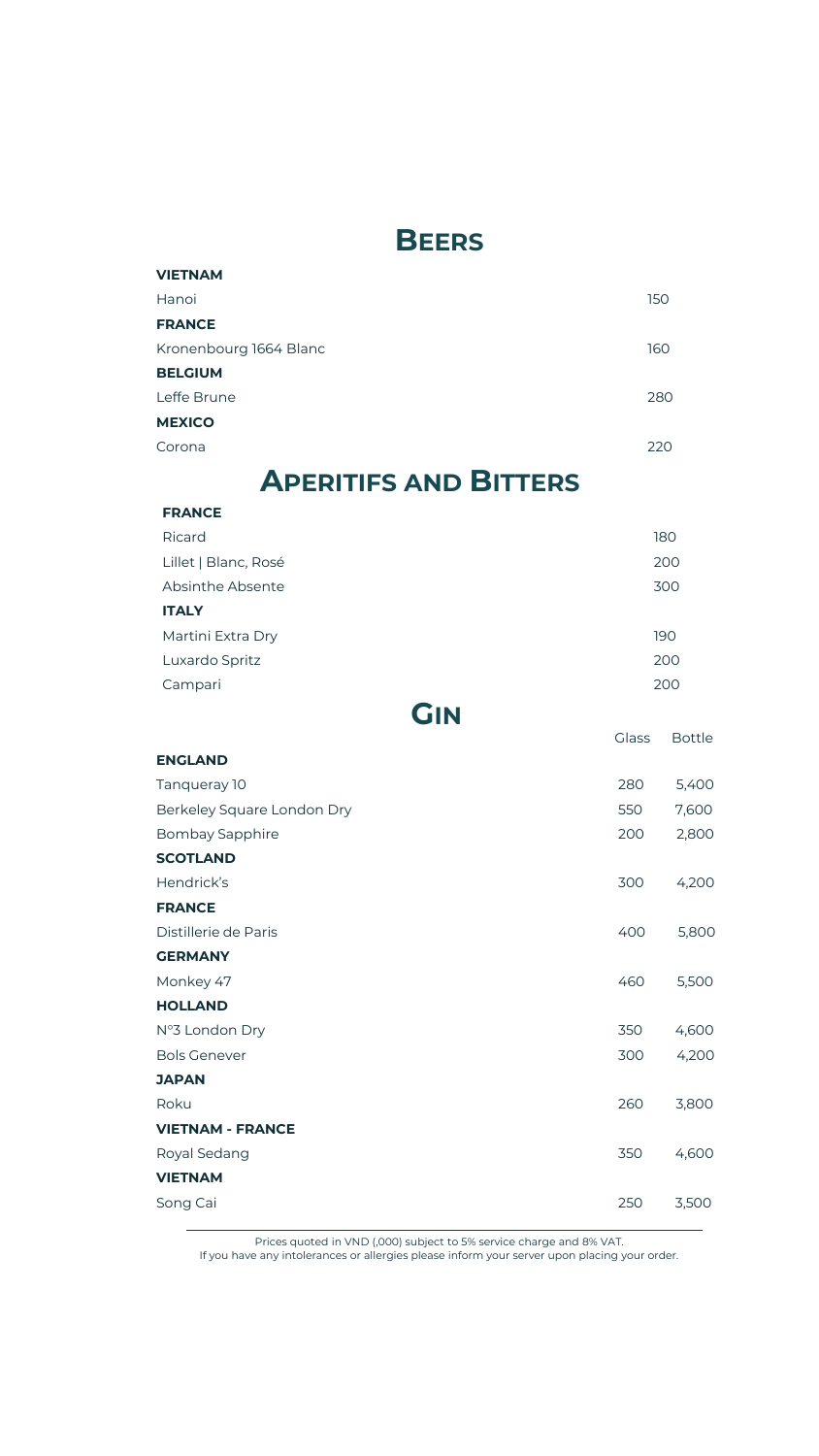## **VODKA**

| <b>HOLLAND</b>                                                                |                   |        |
|-------------------------------------------------------------------------------|-------------------|--------|
| Ketel One                                                                     | 260               | 3,800  |
| <b>FRANCE</b>                                                                 |                   |        |
| Ciroc                                                                         | 290               | 4,000  |
| <b>Grey Goose</b>                                                             | 320               | 4,400  |
| <b>RUSSIA</b>                                                                 |                   |        |
| Beluga Gold Line                                                              | 690               | 12,000 |
| <b>POLAND</b>                                                                 |                   |        |
| <b>Belvedere</b>                                                              | 260               | 3,800  |
| <b>USA</b>                                                                    |                   |        |
| Tito's Vodka                                                                  | 260               | 3,800  |
| <b>RUM</b>                                                                    |                   |        |
| <b>GUATEMALA</b>                                                              |                   |        |
| Zacapa 23 years                                                               | 550               | 7,600  |
| <b>CUBA</b>                                                                   |                   |        |
| Havana Club 7 years                                                           | 300               | 4,200  |
| Clement, XO, Rhum Vieux Agricole, Martinique                                  | 420               | 5,900  |
| <b>JAMAICA</b>                                                                |                   |        |
| Appleton V/X                                                                  | 250               | 3,500  |
| <b>PUERTO RICO</b>                                                            |                   |        |
| Bacardi Ocho 8 years                                                          | 260               | 3,800  |
| <b>VIETNAM</b>                                                                |                   |        |
| Sampan 43%                                                                    | 220               | 3,000  |
| <b>TEQUILA</b>                                                                |                   |        |
| Patron Silver                                                                 | 350               | 5,000  |
| 1800 Reserva Anejo                                                            | 400               | 5,800  |
| <b>LIQUEURS</b>                                                               |                   |        |
| <b>FRANCE</b><br>Cointreau<br><b>Grand Marnier Cordon Rouge</b>               | 200<br>260        |        |
| Dom Benedictine<br>Domaine de Canton                                          | 260<br>300        |        |
| <b>ITALY</b><br>Tia Maria<br>Luxardo Limoncello<br>Luxardo Sambuca dei Cesari | 200<br>220<br>195 |        |
| <b>IRELAND</b><br>Bailey's Irish Cream                                        | 180               |        |
| <b>SCOTLAND</b><br>Drambuie<br><b>MEXICO</b>                                  | 220               |        |
| Kahlua Coffee Liqueur                                                         | 180               |        |

Prices quoted in VND (,000) subject to 5% service charge and 8% VAT.

If you have any intolerances or allergies please inform your server upon placing your order.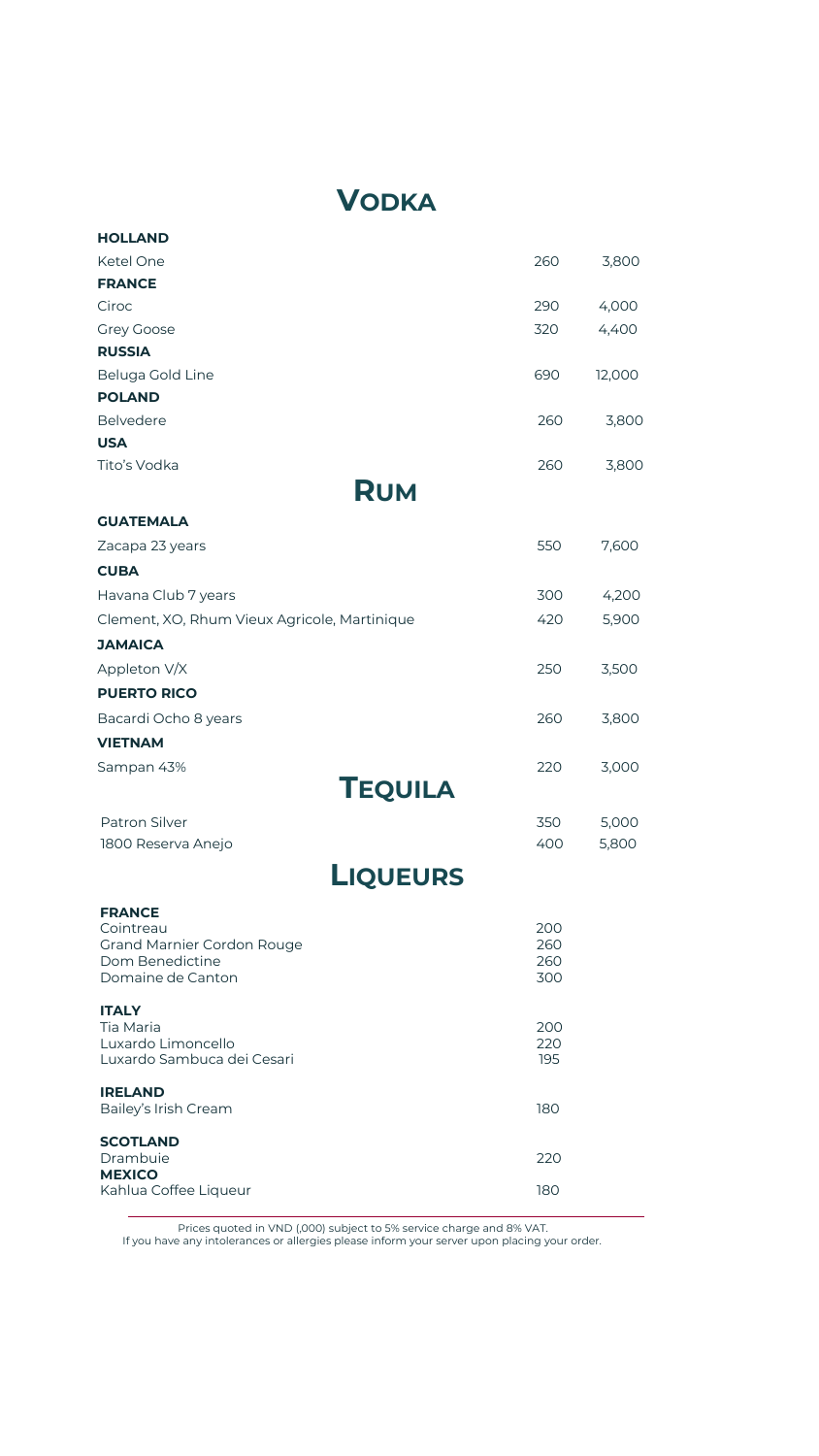# **WHISKY**

|                                                                       | Glass        | <b>Bottle</b>    |
|-----------------------------------------------------------------------|--------------|------------------|
| <b>BLENDED WHISKY</b>                                                 |              |                  |
| Johnnie Walker Blue Label                                             | 800          | 12,000           |
| Monkey Shoulder<br><b>HIGHLAND SINGLE MALT</b>                        | 260          | 2,800            |
| The Dalmore 15 years                                                  | 450          | 6,000            |
| The Dalmore Cigar Malt                                                | 550          | 7,600            |
| <b>LOWLAND SINGLE MALT</b>                                            |              |                  |
| * Exclusively at Metropole                                            |              |                  |
| Borders Single Grain *                                                | 450          | 6,000            |
| Cadenhead Strathclyde 28 years<br>Tweeddale: The Evolution 28 years * | 800<br>1,200 | 12,000<br>16,000 |
|                                                                       |              |                  |
| <b>ISLAND SINGLE MALT</b>                                             |              |                  |
| Talisker 10 years                                                     | 390          | 5,300            |
| * Exclusively at Metropole Hanoi<br>Raasay: While We Wait *           | 450          | 6,000            |
|                                                                       |              |                  |
| <b>SPEYSIDE SINGLE MALT</b>                                           |              |                  |
| The Macallan 12 years Double Cask                                     | 450          | 6,000            |
| The Macallan 15 years Fine Oak                                        | 800          | 12,000           |
| The Macallan 18 years Double Cask                                     | 1,400        | 19,000           |
| The Glenlivet 18 years                                                | 550          | 7,600            |
| Balvenie 12 years Double Wood                                         | 350          | 4,600            |
| The Glenrothes Vintage 1998                                           | 550          | 7,600            |
| <b>ISLAY SINGLE MALT</b>                                              |              |                  |
| Lagavulin 16 years                                                    | 550          | 7,600            |
| Laphroig 10 years                                                     | 390          | 5,300            |
| <b>French Whisky</b>                                                  |              |                  |
| Bellevoye Rouge, Finition Grand Cru                                   | 500          | 7,000            |
| Bellevoye Noir, Edition Tourbé                                        | 550          | 7,600            |
| Alfred Giraud Heritage                                                | 890          | 12,400           |
| <b>American Whisky</b>                                                |              |                  |
| <b>Bulleit Bourbon</b>                                                | 220          | 3,000            |
| Maker's Mark                                                          | 250          | 3,500            |
| Woodford Reserve                                                      | 320          | 4,400            |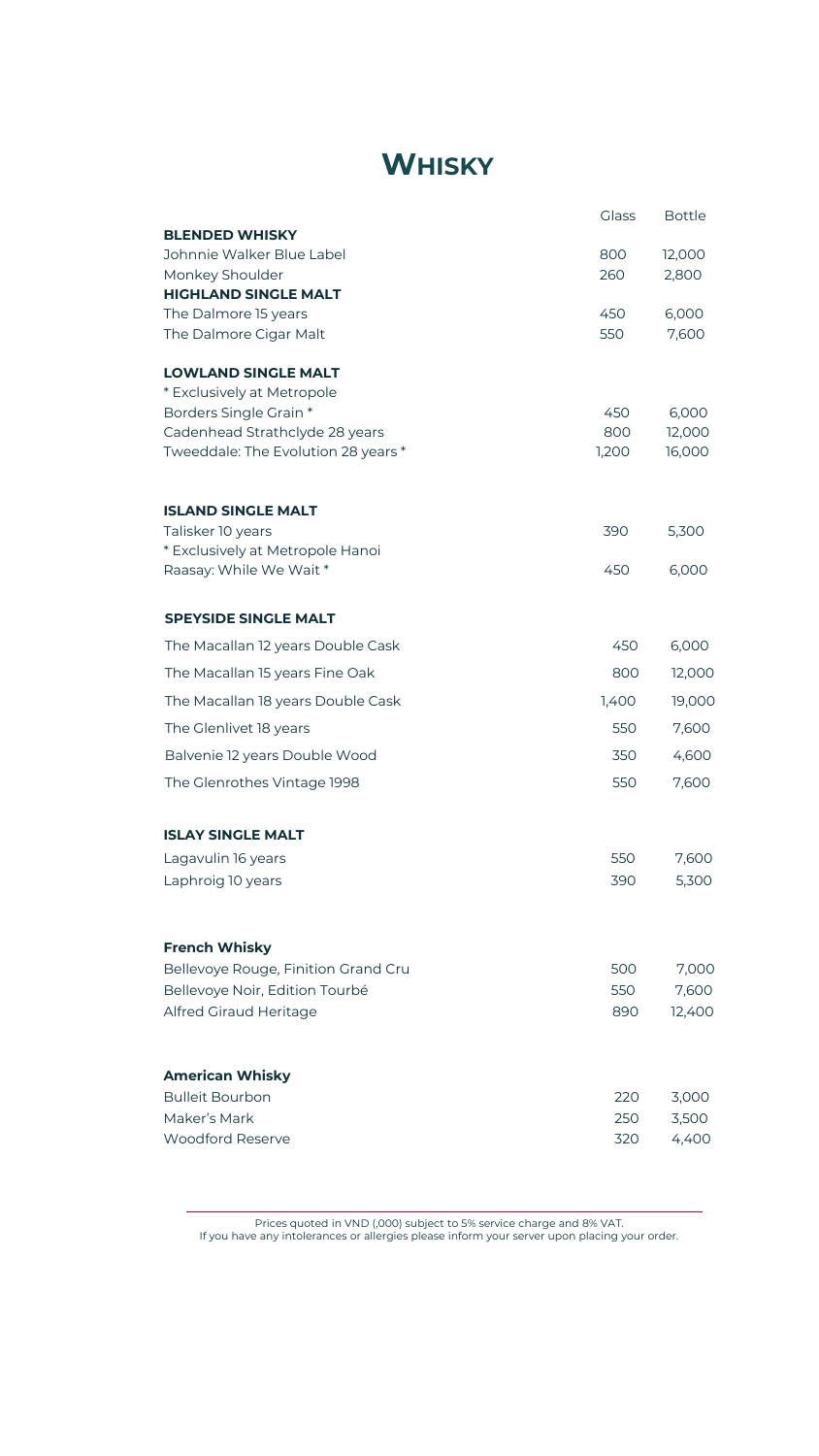## **COGNAC**

|                                         | <b>Glass</b> | <b>Bottle</b> |
|-----------------------------------------|--------------|---------------|
| Henessy V.S                             | 200          | 3,500         |
| Hennessy Paradis                        | 3,500        | 45,000        |
| Remy martin V.S.O.P                     | 340          | 4,700         |
| Remy Martin XO                          | 650          | 9,000         |
| Remy Martin Louis XIII                  | 8,500        | 125,000       |
| Tesseron, Composition, Fine Champagne   | 470          | 6,500         |
| Delamain Pale & Dry XO Grande Champagne | 990          | 13,800        |
| Samalens Armagnac VSOP                  | 350          | 5,900         |
| Château de Laubade VSOP Bas-Armagnac    | 370          | 6.200         |

# **SHERRY AND PORT**

| <b>SPAIN</b>                  |     |
|-------------------------------|-----|
| Alfonso Dry Oloroso 8 years   | 260 |
| Tio Pepe Fino En Rama 4 years | 260 |
| Vina Ab Amontillado 8 years   | 260 |
|                               |     |
| <b>PORTUGAL</b>               |     |
| Noval Port Ruby               | 260 |
| Noval Port Dry   White        | 260 |
| Noval Port Tawny 10 years     | 360 |

# **EAU DE VIE**

| <b>ITALY</b>              |      |
|---------------------------|------|
| Alexander Grappa          | 250  |
| Prunotto Grappa di Barolo | 410. |

| ×<br>--<br>٧ |
|--------------|
|--------------|

| E.G. Massenez Kirsch Eau de Vie                                     | 300 |     |
|---------------------------------------------------------------------|-----|-----|
| Joseph Cartron, Poire Williams des Monts de la Cote d'or            | 400 |     |
| Joseph Cartron, Framboise Sauvage                                   | 360 |     |
| Chateau du Breuil, "Reserve du Chateau" 8 Ans d'Age Calvados        |     | 365 |
| Chateau du Breuil, 15 Ans d'Age Calvados, Pays d'Auge               |     | 510 |
| Chateau du Breuil, "Reserve des Seigneurs" 20 Ans d'Age XO Calvados |     | 630 |
|                                                                     |     |     |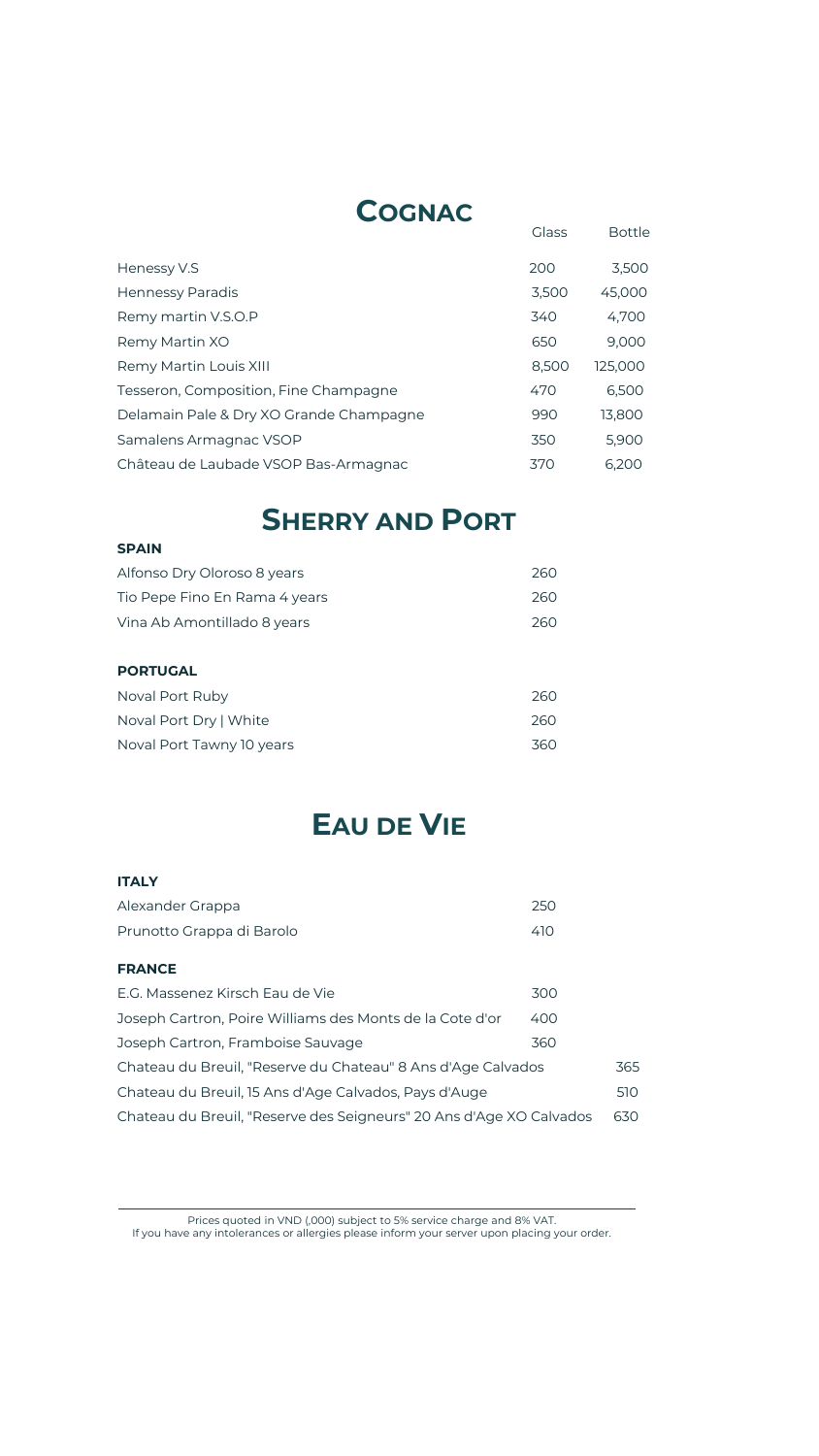# **SOFT DRINKS**

| Coca Cola   | 110 |
|-------------|-----|
| Coke Light  | 110 |
| Sprite      | 110 |
| Tonic Water | 110 |
| Soda        | 110 |
| Ginger Ale  | 110 |

# **FRESH FRUIT JUICES**

| 180 |
|-----|
| 180 |
| 180 |
| 180 |
| 180 |
| 180 |
| 180 |
| 180 |
| 180 |
| 180 |
|     |

# **DETOX FRUIT JUICES**

| <b>Metropole Emotion</b>                    | 180  |
|---------------------------------------------|------|
| Pear Purée, Mango Juice, Passionfruit Juice |      |
| <b>Fat Burner</b>                           | 180  |
| Dragon Fruit, Apple Juice, Lime             |      |
| <b>Blue Grapefruity Tootie</b>              | 180. |
| Grapefruit Juice, Grapes, Blueberries       |      |
| <b>Energizer</b>                            | 180  |
| Winter Melon Juice, Celery, Honey           |      |

## **MOCKTAILS**

| <b>Cranberry Cooler</b>                                  | 180 |
|----------------------------------------------------------|-----|
| Orange Juice, Cranberry Juice, Grenadine                 |     |
| Hanoi Sunset                                             | 180 |
| Peach Nectar, Pineapple Juice, Lemon Juice, Grenadine    |     |
| <b>Pineapple And Banana Combo</b>                        | 180 |
| Pineapple Juice, Banana, Lemon Juice                     |     |
| <b>Up Country</b>                                        | 180 |
| Yoghurt, Lychee Juice, Honey                             |     |
| Virgin Raspberry Daiquiri                                | 180 |
| Pineapple, Raspberry Purée, Raspberry Syrup, Lemon Juice |     |
| <b>Mango Limeade</b>                                     | 180 |
| Mango Juice, Lime Juice, Simple Syrup, Soda              |     |
| <b>Not So Cosmo</b>                                      | 180 |
| Cranberry Juice , Orange Juice , Lime Juice, Lemon Juice |     |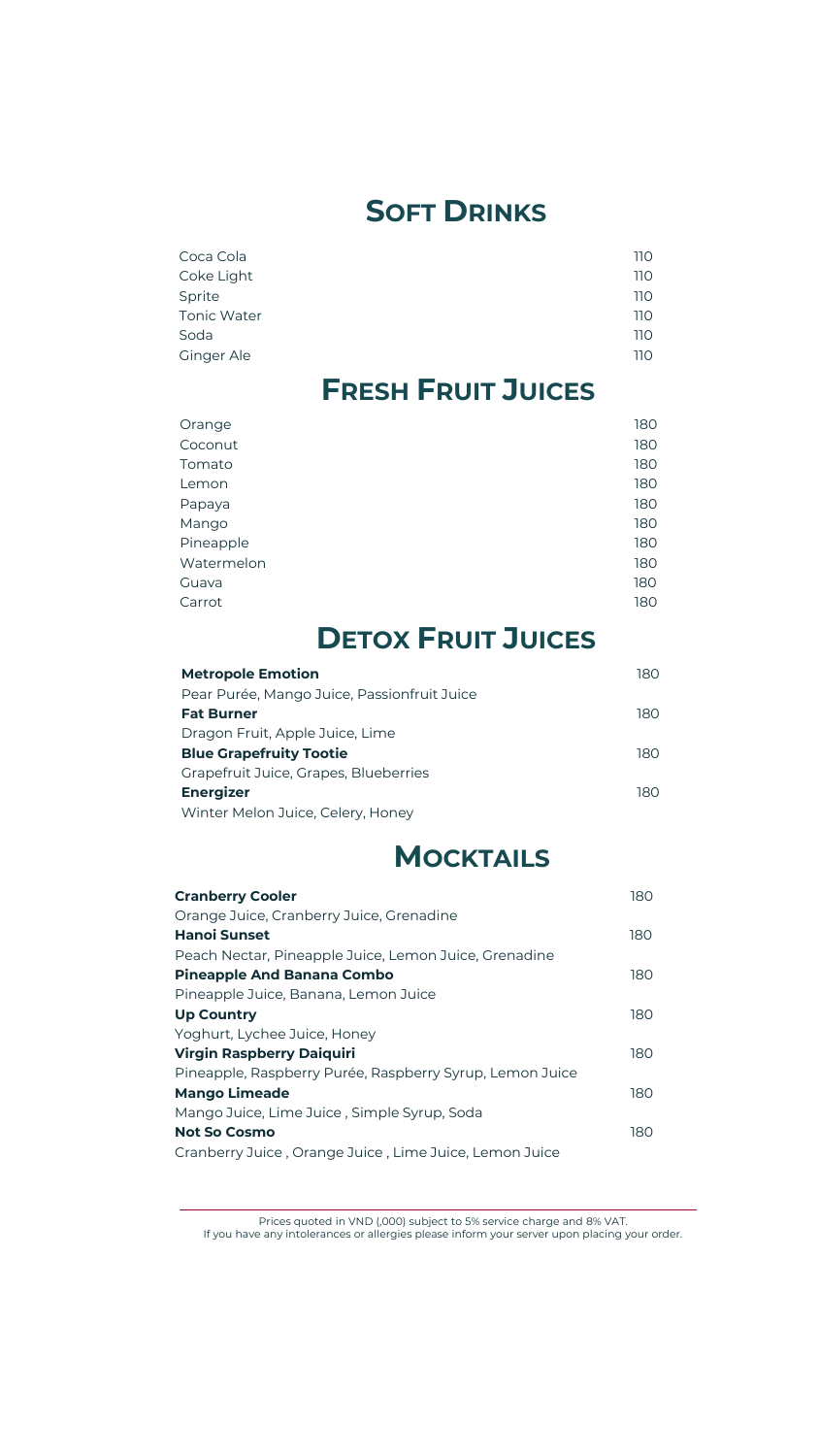# **MINERAL WATERS**

#### **STILL WATER** Evian 33cl **180** Evian 75cl 280 Alba 45cl 140 **SPARKLING WATER** Perrier 33cl 180 Perrier 75cl 280 Alba 45cl 140

### **CHOCOLATE**

| <b>CHOCOLATE</b>        |     |
|-------------------------|-----|
| Metropole Hot Chocolate | 180 |

## **COFFEE**

| <b>VIETNAMESE COFFEE</b>   |     |
|----------------------------|-----|
| French Press Coffee        | 170 |
| <b>Black Coffee</b>        | 170 |
| Coffee with Condensed Milk | 170 |
| Coffee with Coconut Milk   | 170 |
| Egg Coffee                 | 180 |
|                            |     |
| <b>NESPRESSO COFFEE</b>    |     |
| Espresso                   | 170 |
| Double Espresso            | 170 |
| Espresso Macchiato         | 170 |
| Americano                  | 170 |
| Cappuccino                 | 170 |
| Caffe Latte                | 170 |
| Macchiato                  | 170 |
| Mocha                      | 170 |
|                            |     |